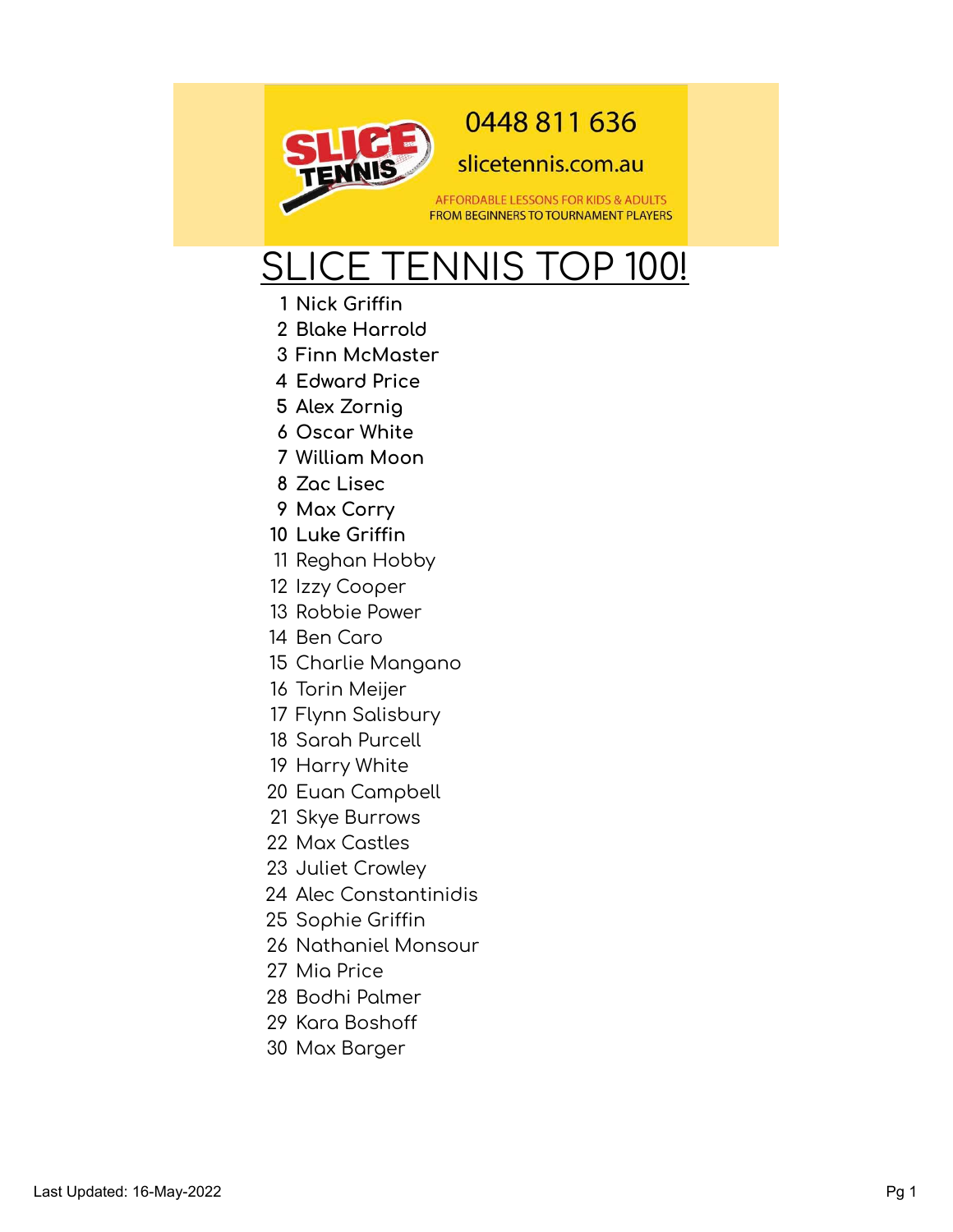- Tom Black
- Caitlyn Mlynarik
- Isabella Harvey
- Matthew Amos
- William McAlister
- Bailey Lihou
- Noah Eichmann
- Sam Harris
- Charlize Amos
- Cooper Dillon
- Charlie Prebble
- Jack Brumby
- 43 Hugh Devine
- Lucy Dare
- 45 Will Macgroarty
- Ethan Clarke
- Tahlia Kellin
- Sylvie McAlister
- William Bowles
- Eve Towers
- Lachlan O'Halloran
- Jeremy Harvey
- Claudia Foley
- Callum Ree
- 55 Alex Macgroarty
- Sam Napier
- 57 Imogen McKenna
- 58 Allegra Cavalucci
- Phoebe Hillstone
- 60 Jack Mangano
- Rosie Kinnaird
- Alexis Caro
- Scarlett Crowley
- Jarvis Stephens
- Isla Anderson
- Darcy White
- Sophie Turner
- Will Rose
- William Cooper
- 70 Lachlan Long